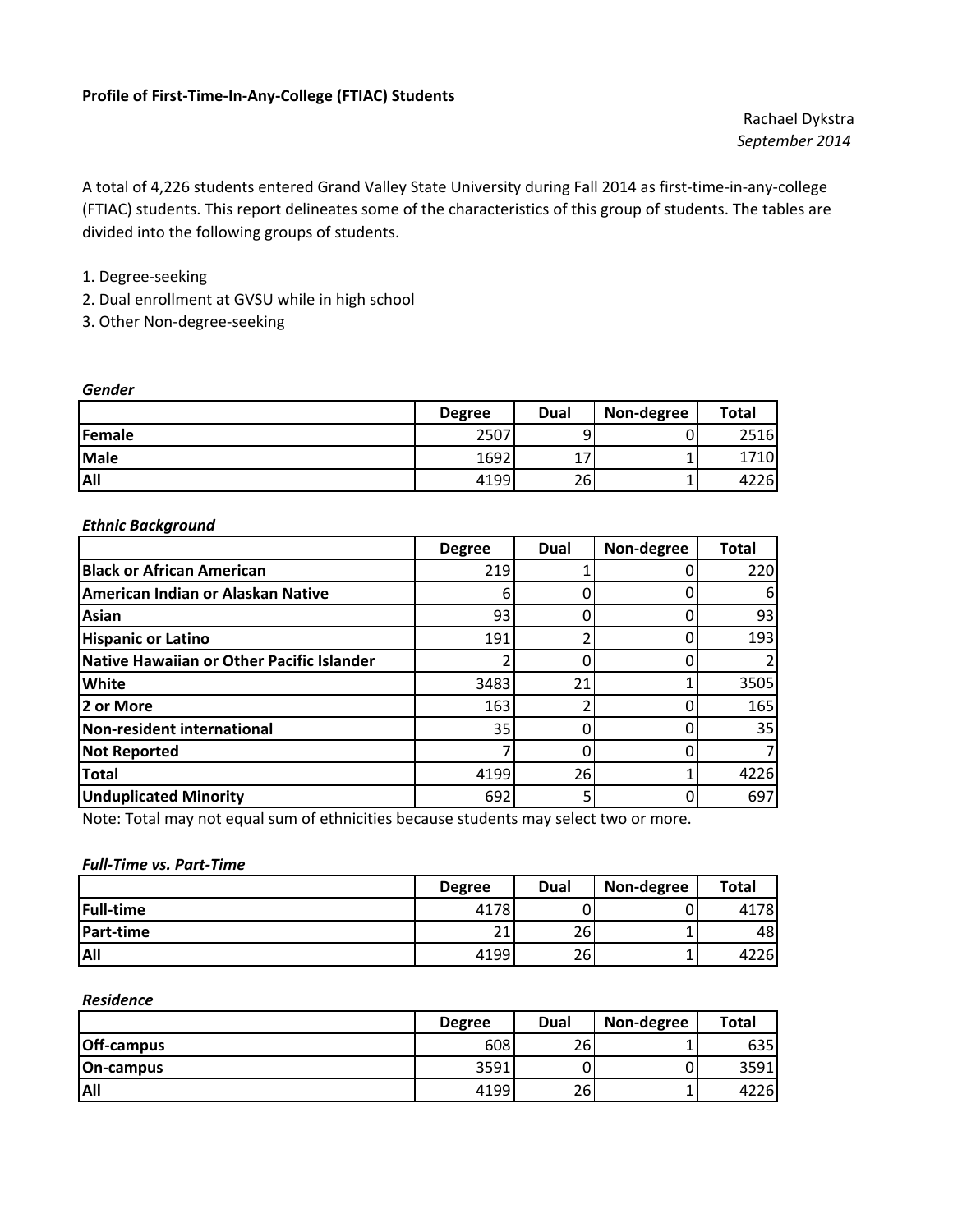|                                      | <b>Degree</b> | Dual             | Non-degree  | <b>Total</b> |
|--------------------------------------|---------------|------------------|-------------|--------------|
| <b>Hudsonville High School</b>       | 69            | 2                | 0           | 71           |
| Jenison High School                  | 54            | 5                | 0           | 59           |
| <b>Grand Haven High School</b>       | 43            | 6                | 0           | 49           |
| <b>Rockford Senior High School</b>   | 46            | $\mathbf 0$      | 0           | 46           |
| <b>Northville High School</b>        | 45            | 0                | 0           | 45           |
| <b>Walled Lake Northern HS</b>       | 40            | 0                | 0           | 40           |
| <b>Grandville High School</b>        | 39            | $\mathbf 0$      | 0           | 39           |
| <b>East Kentwood High School</b>     | 39            | 0                | 0           | 39           |
| <b>Forest Hills Central HS</b>       | 38            | $\mathbf 0$      | 0           | 38           |
| <b>West Ottawa High School</b>       | 38            | 0                | 0           | 38           |
| <b>Unity Christian High School</b>   | 36            | $\mathbf{1}$     | 0           | 37           |
| <b>Adlai E Stevenson High School</b> | 36            | 0                | 0           | 36           |
| <b>Zeeland East High School</b>      | 35            | $\mathbf 0$      | 0           | 35           |
| <b>Lansing Comm College</b>          | 35            | 0                | 0           | 35           |
| <b>Stoney Creek High School</b>      | 33            | $\mathbf 0$      | 0           | 33           |
| <b>Grand Rapids Comm College</b>     | 32            | $\mathbf 0$      | 0           | 32           |
| <b>Mona Shores High School</b>       | 32            | 0                | 0           | 32           |
| <b>Muskegon Comm College</b>         | 32            | 0                | 0           | 32           |
| Lake Michigan College                | 32            | 0                | 0           | 32           |
| <b>Howell High School</b>            | 31            | 0                | 0           | 31           |
| <b>Lakeland High School</b>          | 31            | $\mathbf 0$      | 0           | 31           |
| <b>Dwight D Eisenhower HS</b>        | 30            | $\mathbf 0$      | 0           | 30           |
| <b>Clarkston Senior High School</b>  | 30            | $\mathbf 0$      | 0           | 30           |
| <b>Saline High School</b>            | 29            | 0                | 0           | 29           |
| <b>Allendale High School</b>         | 25            | 3                | 1           | 29           |
| <b>Hartland High School</b>          | 28            | $\mathbf 0$      | 0           | 28           |
| <b>Lake Orion High School</b>        | 26            | $\mathbf 0$      | 0           | 26           |
| <b>Novi High School</b>              | 26            | $\mathbf 0$      | 0           | 26           |
| <b>Forest Hills Eastern HS</b>       | 25            | $\mathbf 0$      | 0           | 25           |
| <b>Lowell Senior High School</b>     | 25            | 0                | 0           | 25           |
| <b>Spring Lake High School</b>       | 22            | 1                | 0           | 23           |
| <b>Troy High School</b>              | 23            | $\mathbf 0$      | 0           | 23           |
| <b>Romeo High School</b>             | 22            | 0                | 0           | 22           |
| <b>Plymouth High School</b>          | 22            | $\mathbf 0$      | $\mathbf 0$ | 22           |
| <b>Forest Hills Northern HS</b>      | 20            | $\mathbf{1}$     | 0           | 21           |
| <b>Brandon High School</b>           | 21            | 0                | 0           | 21           |
| <b>Detroit Catholic Central HS</b>   | 21            | $\boldsymbol{0}$ | 0           | 21           |
| <b>Grand Blanc Community School</b>  | 21            | 0                | 0           | 21           |
| <b>Rochester Adams High School</b>   | 21            | 0                | 0           | 21           |
| <b>Holland High School</b>           | 20            | $\mathbf 0$      | 0           | 20           |
| <b>Northview High School</b>         | 20            | $\mathbf 0$      | 0           | 20           |
| <b>Grosse Pointe South HS</b>        | 20            | $\mathbf 0$      | 0           | 20           |

*High School Attended*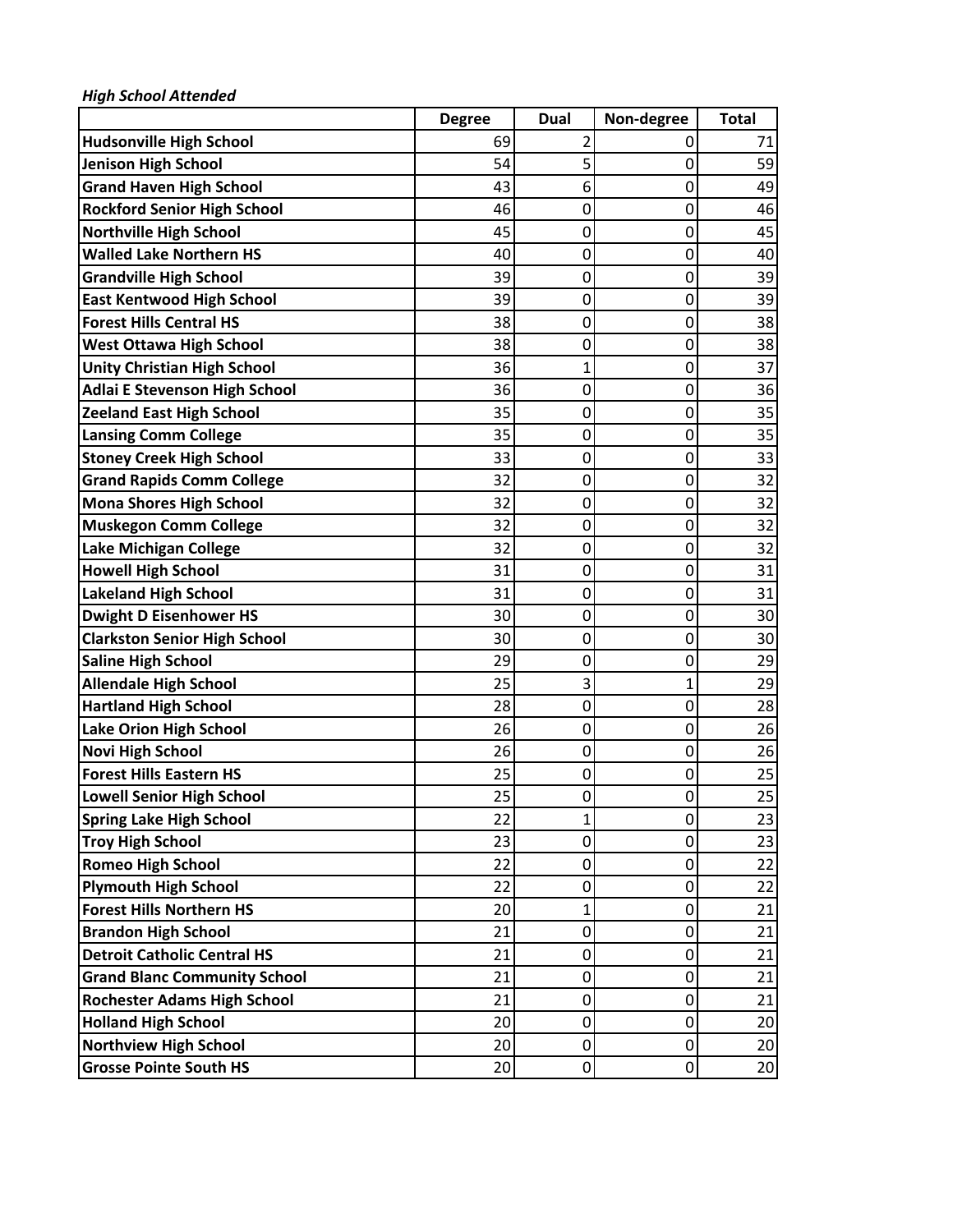*Primary Major (degree‐seeking students only)*

| <b>Accounting</b>                         | 83                      |
|-------------------------------------------|-------------------------|
| <b>Advertising &amp; Public Relations</b> | 34                      |
| <b>Allied Health Sciences</b>             | 139                     |
| Anthropology                              | 13                      |
| <b>Art Education</b>                      | 6                       |
| <b>Art History</b>                        | 1                       |
| Art: Studio Art                           | 41                      |
| <b>Athletic Training</b>                  | 108                     |
| <b>Biochemistry</b>                       | 15                      |
| <b>Biology</b>                            | 162                     |
| <b>Biomedical Sciences</b>                | 255                     |
| Biopsychology                             | 18                      |
| <b>Broadcasting</b>                       | 21                      |
| <b>Business Economics</b>                 | 18                      |
| <b>Business General</b>                   | 202                     |
| <b>Cell &amp; Molecular Biology</b>       | 11                      |
| Chemistry                                 | 28                      |
| <b>Classics</b>                           | 3                       |
| <b>Communication Studies</b>              | 29                      |
| <b>Comp Sci &amp; Arts for Teaching</b>   | 57                      |
| <b>Computer Engineering</b>               | 33                      |
| <b>Computer Science</b>                   | 73                      |
| <b>Criminal Justice</b>                   | 85                      |
| <b>Dance</b>                              | 7                       |
| <b>Diagnostic Medical Sonography</b>      | 48                      |
| <b>Earth Science</b>                      | $\overline{2}$          |
| <b>Economics</b>                          | $\overline{7}$          |
| <b>Electrical Engineering</b>             | 48                      |
| <b>Engineering</b>                        | 1                       |
| <b>English</b>                            | 84                      |
| <b>Exercise Science</b>                   | 173                     |
| <b>Film Video</b>                         | 60                      |
| <b>Finance</b>                            | 48                      |
| French                                    | 2                       |
| <b>General Management</b>                 | 11                      |
| Geography                                 | 1                       |
| Geology                                   | 3                       |
| <b>Geology-Chemistry</b>                  | $\overline{\mathbf{c}}$ |
| German                                    | $\mathbf 1$             |
| <b>Group Social Studies</b>               | 31                      |
| <b>Health Communication</b>               | 3                       |
| <b>History</b>                            | 12                      |
| <b>Hospitality Tourism Management</b>     | 27                      |
| <b>Human Resources Management</b>         | 1                       |
| <b>Information Systems</b>                | 15                      |
| <b>Integrated Science</b>                 | 3                       |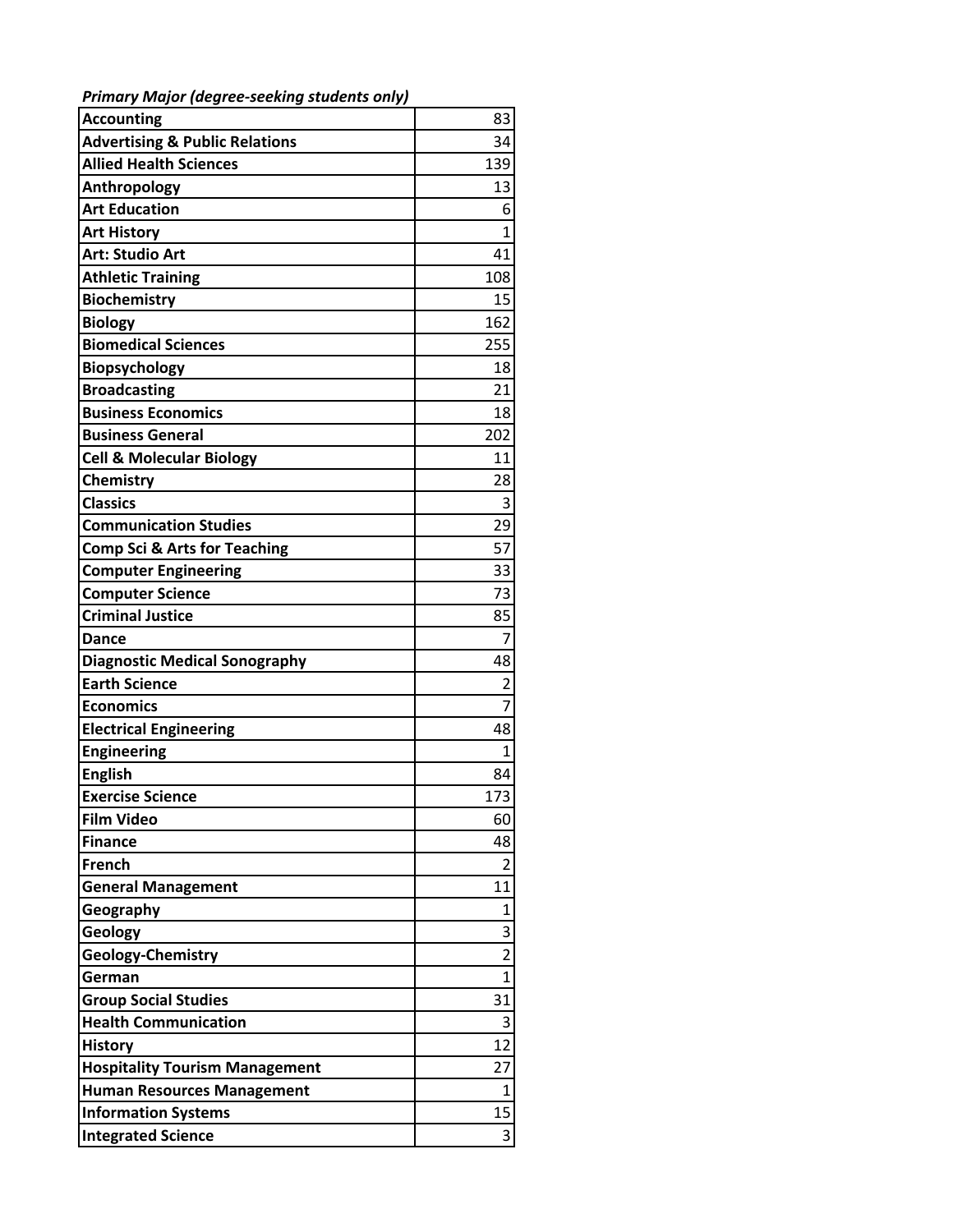| <b>Interdisciplinary Engineering</b>      | 42   |
|-------------------------------------------|------|
| <b>International Business</b>             | 33   |
| <b>International Relations</b>            | 9    |
| Journalism                                | 7    |
| <b>Legal Studies</b>                      | 13   |
| <b>Management</b>                         | 14   |
| <b>Marketing</b>                          | 67   |
| <b>Mathematics</b>                        | 53   |
| <b>Mechanical Engineering</b>             | 182  |
| <b>Medical Imaging/Radiation Sci</b>      | 2    |
| <b>Medical Laboratory Science</b>         | 8    |
| <b>Music</b>                              | 37   |
| <b>Natural Resources Mgmt</b>             | 17   |
| <b>Nursing</b>                            | 289  |
| <b>Occupational Safety/Health Mgt</b>     | 1    |
| Philosophy                                | 1    |
| Photography                               | 8    |
| <b>Physical Education</b>                 | 13   |
| <b>Physics</b>                            | 7    |
| <b>Political Science</b>                  | 31   |
| <b>Pre-Med Tech</b>                       | 81   |
| <b>Product Dsgn &amp; Mfg Engineering</b> | 55   |
| <b>Psychology</b>                         | 177  |
| <b>Public and Nonprofit Admin</b>         | 5    |
| <b>Radiation Therapy</b>                  | 22   |
| <b>Radiologic &amp; Imaging Sciences</b>  | 11   |
| <b>Social Work</b>                        | 39   |
| <b>Sociology</b>                          | 3    |
| <b>Spanish</b>                            | 11   |
| <b>Statistics</b>                         | 14   |
| <b>Supply Chain Management</b>            | 17   |
| <b>Theatre</b>                            | 13   |
| <b>Therapeutic Recreation</b>             | 12   |
| <b>Undeclared</b>                         | 865  |
| <b>Women and Gender Studies</b>           | 1    |
| <b>Writing</b>                            | 14   |
| All                                       | 4199 |

*Primary Major (degree‐seeking students only)*

*County of Origin (Michigan residents only*

|               | <b>Degree</b> | <b>Dual</b> | Non-degree | <b>Total</b>    |
|---------------|---------------|-------------|------------|-----------------|
| <b>Alcona</b> |               |             |            |                 |
| <b>Alger</b>  |               |             |            |                 |
| Allegan       | 94            |             |            | 94              |
| Alpena        |               |             |            | 4               |
| <b>Antrim</b> |               |             |            |                 |
| Bay           | 13            |             |            | 13 <sub>1</sub> |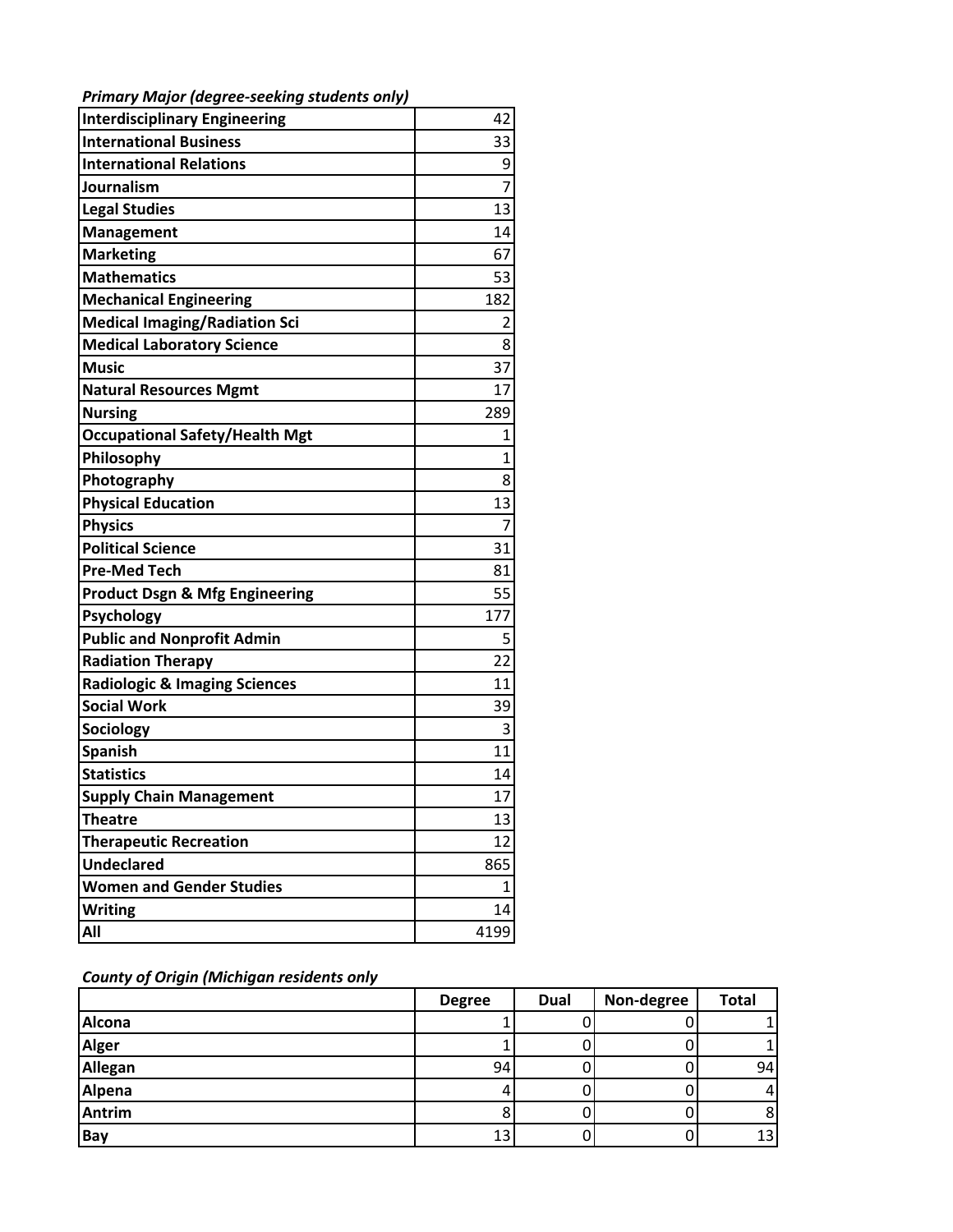|                       | <b>Degree</b>    | <b>Dual</b>      | Non-degree  | <b>Total</b>            |
|-----------------------|------------------|------------------|-------------|-------------------------|
| <b>Benzie</b>         | 9                | $\mathbf 0$      | 0           | 9                       |
| <b>Berrien</b>        | 45               | $\boldsymbol{0}$ | 0           | 45                      |
| <b>Branch</b>         | 16               | $\mathbf 0$      | 0           | 16                      |
| <b>Baraga</b>         | 3                | $\mathbf 0$      | 0           | $\overline{3}$          |
| <b>Barry</b>          | 36               | $\mathbf 0$      | 0           | 36                      |
| Calhoun               | 39               | $\mathbf 0$      | 0           | 39                      |
| Cass                  | 20               | 0                | 0           | 20                      |
| <b>Charlevoix</b>     | 13               | $\mathbf 0$      | 0           | 13                      |
| Cheboygan             | 6                | $\boldsymbol{0}$ | 0           | 6                       |
| Chippewa              | 5                | $\mathbf 0$      | 0           | 5                       |
| Clare                 | 3                | 0                | 0           | $\overline{3}$          |
| Clinton               | 60               | $\mathbf 0$      | 0           | 60                      |
| <b>Crawford</b>       | 6                | $\mathbf 0$      | 0           | $\boldsymbol{6}$        |
| <b>Delta</b>          | 8                | 0                | 0           | 8                       |
| <b>Dickinson</b>      | 4                | $\mathbf 0$      | 0           | 4                       |
| Eaton                 | 48               | $\mathbf 0$      | 0           | 48                      |
| <b>Emmet</b>          | 9                | $\mathbf 0$      | 0           | 9                       |
| Genesee               | 80               | $\mathbf 0$      | 0           | 80                      |
| Gladwin               | $\overline{4}$   | 0                | 0           | 4                       |
| Gogebic               | $\overline{2}$   | 0                | 0           | $\overline{2}$          |
| Gratiot               | 13               | $\boldsymbol{0}$ | 0           | 13                      |
| <b>Grand Traverse</b> | 37               | $\mathbf 0$      | 0           | 37                      |
| <b>Hillsdale</b>      | 8                | $\mathbf 0$      | 0           | $\bf 8$                 |
| Houghton              | $\overline{2}$   | $\mathbf 0$      | 0           | $\overline{2}$          |
| <b>Huron</b>          | 5                | $\mathbf 0$      | 0           | 5                       |
| Ingham                | 97               | $\mathbf 0$      | 0           | 97                      |
| Ionia                 | 43               | $\mathbf 0$      | 0           | 43                      |
| losco                 | 8                | $\boldsymbol{0}$ | 0           | 8                       |
| Iron                  | $\mathbf{1}$     | $\boldsymbol{0}$ | 0           | $\mathbf 1$             |
| Isabella              | 9                | $\boldsymbol{0}$ | 0           | 9                       |
| Jackson               | 36               | $\boldsymbol{0}$ | 0           | 36                      |
| <b>Kent</b>           | 525              | 5                | 0           | 530                     |
| Keweenaw              | 1                | $\pmb{0}$        | 0           | $\mathbf{1}$            |
| <b>Kalkaska</b>       | 3                | $\pmb{0}$        | 0           | $\overline{\mathbf{3}}$ |
| Kalamazoo             | 108              | $\pmb{0}$        | $\mathbf 0$ | 108                     |
| Lake                  | 3                | $\mathbf 0$      | 0           | $\mathbf{3}$            |
| Lapeer                | 29               | $\mathbf 0$      | 0           | 29                      |
| Leelanau              | $\boldsymbol{9}$ | $\mathbf 0$      | 0           | 9                       |
| Lenawee               | 24               | $\mathbf 0$      | 0           | 24                      |
| Livingston            | 125              | $\pmb{0}$        | $\mathbf 0$ | 125                     |
| Luce                  | $\overline{2}$   | $\boldsymbol{0}$ | $\mathbf 0$ | $\overline{2}$          |
| <b>Manistee</b>       | 5                | $\mathbf 0$      | 0           | 5                       |
| <b>Marquette</b>      | 13               | $\boldsymbol{0}$ | 0           | 13                      |
| <b>Mason</b>          | 10               | $\mathbf 0$      | 0           | 10                      |
| <b>Macomb</b>         | 247              | $\pmb{0}$        | $\mathbf 0$ | 247                     |
| <b>Mackinac</b>       | $\pmb{4}$        | $\boldsymbol{0}$ | $\mathbf 0$ | $\vert$                 |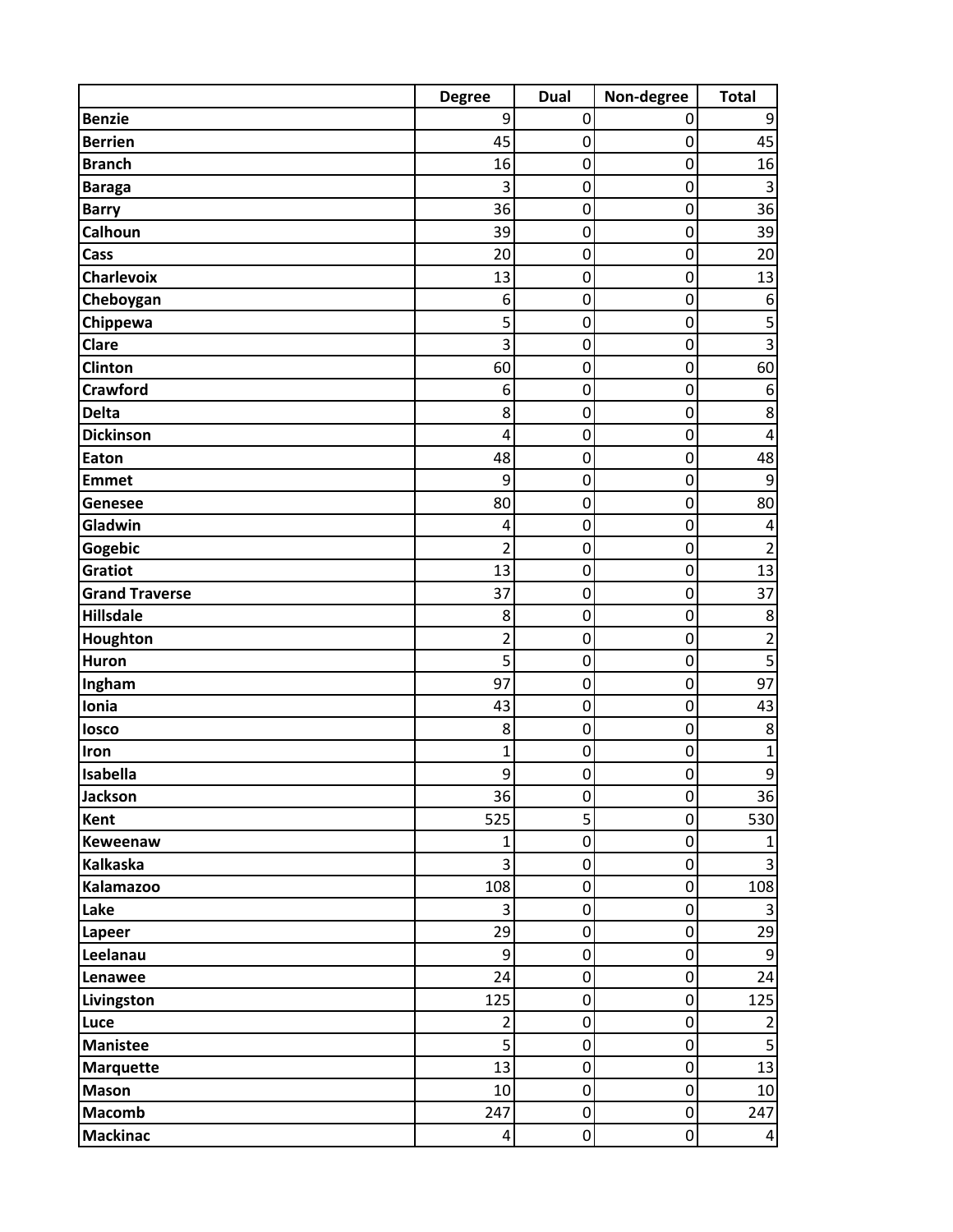|                     | <b>Degree</b> | <b>Dual</b> | Non-degree     | <b>Total</b>   |
|---------------------|---------------|-------------|----------------|----------------|
| <b>Mecosta</b>      | 9             | 0           | 0              | 9              |
| <b>Midland</b>      | 26            | 0           | 0              | 26             |
| <b>Missaukee</b>    | 7             | $\mathbf 0$ | 0              |                |
| Montmorency         | $\mathbf{1}$  | 0           | 0              | $\mathbf{1}$   |
| <b>Monroe</b>       | 24            | 0           | 0              | 24             |
| <b>Montcalm</b>     | 25            | 0           | 0              | 25             |
| <b>Muskegon</b>     | 105           | 0           | 0              | 105            |
| Newaygo             | 21            | $\mathbf 0$ | 0              | 21             |
| <b>Oakland</b>      | 578           | 0           | 0              | 578            |
| Oceana              | 22            | 0           | 0              | 22             |
| Ogemaw              | 6             | 0           | 0              | 6              |
| Oscoda              | 3             | 0           | 0              | 3              |
| <b>Osceola</b>      | 4             | $\mathbf 0$ | 0              | 4              |
| Otsego              | 13            | $\mathbf 0$ | 0              | 13             |
| Ottawa              | 457           | 21          | $\overline{1}$ | 479            |
| <b>Presque Isle</b> | 3             | 0           | 0              | 3              |
| Roscommon           | 5             | 0           | 0              | 5              |
| Saginaw             | 28            | 0           | 0              | 28             |
| <b>Sanilac</b>      | 12            | 0           | 0              | 12             |
| <b>Schoolcraft</b>  | 3             | $\mathbf 0$ | 0              | $\overline{3}$ |
| Shiawassee          | 28            | $\mathbf 0$ | $\overline{0}$ | 28             |
| <b>St Clair</b>     | 49            | 0           | 0              | 49             |
| <b>St Joseph</b>    | 15            | 0           | 0              | 15             |
| <b>Tuscola</b>      | 7             | 0           | 0              |                |
| Vanburen            | 31            | $\mathbf 0$ | 0              | 31             |
| Washtenaw           | 89            | 0           | 0              | 89             |
| Wayne               | 358           | $\mathbf 0$ | 0              | 358            |
| Wexford             | 13            | 0           | 0              | 13             |

# *State of Origin*

|                       | <b>Degree</b> | Dual | Non-degree | <b>Total</b> |
|-----------------------|---------------|------|------------|--------------|
| Alaska                |               | 0    |            |              |
| <b>California</b>     | 3             | 0    |            |              |
| <b>Colorado</b>       |               | 0    | 0          |              |
| <b>Florida</b>        |               | 0    |            |              |
| Georgia               | 3             | 0    | O          |              |
| <b>Illinois</b>       | 217           | 0    | 0          | 217          |
| Indiana               | 42            | 0    |            | 42           |
| <b>Kansas</b>         |               | 0    | O          |              |
| <b>Kentucky</b>       |               | 0    | 0          |              |
| <b>Massachusetts</b>  | า             | 0    | ი          |              |
| Michigan              | 3846          | 26   |            | 3873         |
| Minnesota             | 3             | 0    | 0          |              |
| Missouri              |               | 0    | ი          |              |
| <b>North Carolina</b> |               | 0    | 0          |              |
| <b>New Jersey</b>     |               | 0    | 0          |              |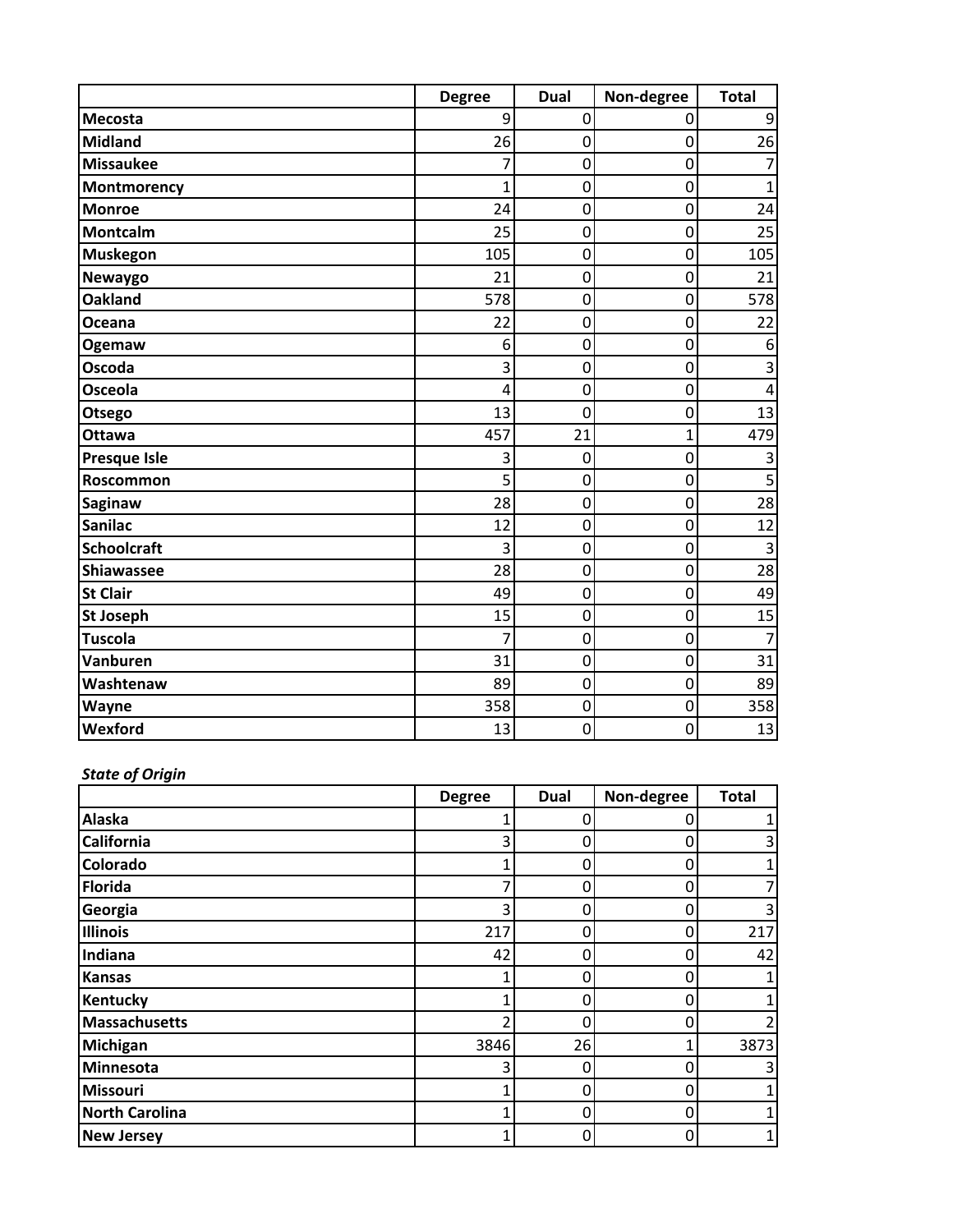|                       | <b>Degree</b> | <b>Dual</b> | Non-degree | <b>Total</b> |
|-----------------------|---------------|-------------|------------|--------------|
| <b>Nevada</b>         |               |             |            |              |
| <b>New York</b>       |               |             |            |              |
| Ohio                  | 15            |             |            | 15           |
| Pennsylvania          |               |             |            |              |
| <b>South Carolina</b> |               |             |            |              |
| <b>Texas</b>          |               |             |            |              |
| Washington            |               |             |            |              |
| Wisconsin             |               |             |            |              |

*Country of Origin*

|                                 | <b>Degree</b> | Dual        | Non-degree | <b>Total</b> |
|---------------------------------|---------------|-------------|------------|--------------|
| <b>AUSTRALIA</b>                |               | $\mathbf 0$ | 0          |              |
| <b>BRAZIL</b>                   |               | 0           | 0          |              |
| <b>CANADA</b>                   |               | $\mathbf 0$ | 0          |              |
| <b>SRI LANKA</b>                | 1             | $\mathbf 0$ | 0          |              |
| <b>CHINA</b>                    | 3             | 0           | 0          | 3            |
| <b>CHILE</b>                    | 1             | $\mathbf 0$ | 0          |              |
| <b>FRANCE</b>                   |               | 0           | 0          |              |
| <b>GHANA</b>                    |               | $\mathbf 0$ | 0          |              |
| <b>GERMANY</b>                  |               | 0           | 0          |              |
| <b>ITALY</b>                    | 2             | 0           | 0          |              |
| <b>SOUTH KOREA</b>              | 3             | 0           | 0          | 3            |
| <b>MEXICO</b>                   | 7             | 0           | 0          |              |
| <b>NETHERLANDS</b>              | 2             | $\mathbf 0$ | 0          |              |
| <b>NORWAY</b>                   |               | 0           | 0          |              |
| <b>NEPAL</b>                    | 1             | 0           | 0          |              |
| <b>SAUDI ARABIA</b>             | 6             | $\mathbf 0$ | 0          | 6            |
| <b>SPAIN</b>                    | 2             | 0           | 0          |              |
| <b>UNITED STATES OF AMERICA</b> | 4164          | 26          |            | 4191         |
| <b>UZBEKISTAN</b>               |               | 0           | 0          |              |
| <b>VIETNAM</b>                  |               | 0           | 0          |              |
| All                             | 4199          | 26          | 1          | 4226         |

# *ACT Composite Score*

|                 | <b>Degree</b> |
|-----------------|---------------|
| Not available   | 77            |
| $15 - 17$       | 90            |
| 18-21           | 1033          |
| $22 - 24$       | 1355          |
| $25 - 27$       | 954           |
| 28-36           | 690           |
| Mean            | 23.85         |
| <b>Median</b>   | 23            |
| 75th percentile | 26            |
| 25th percentile | 21            |